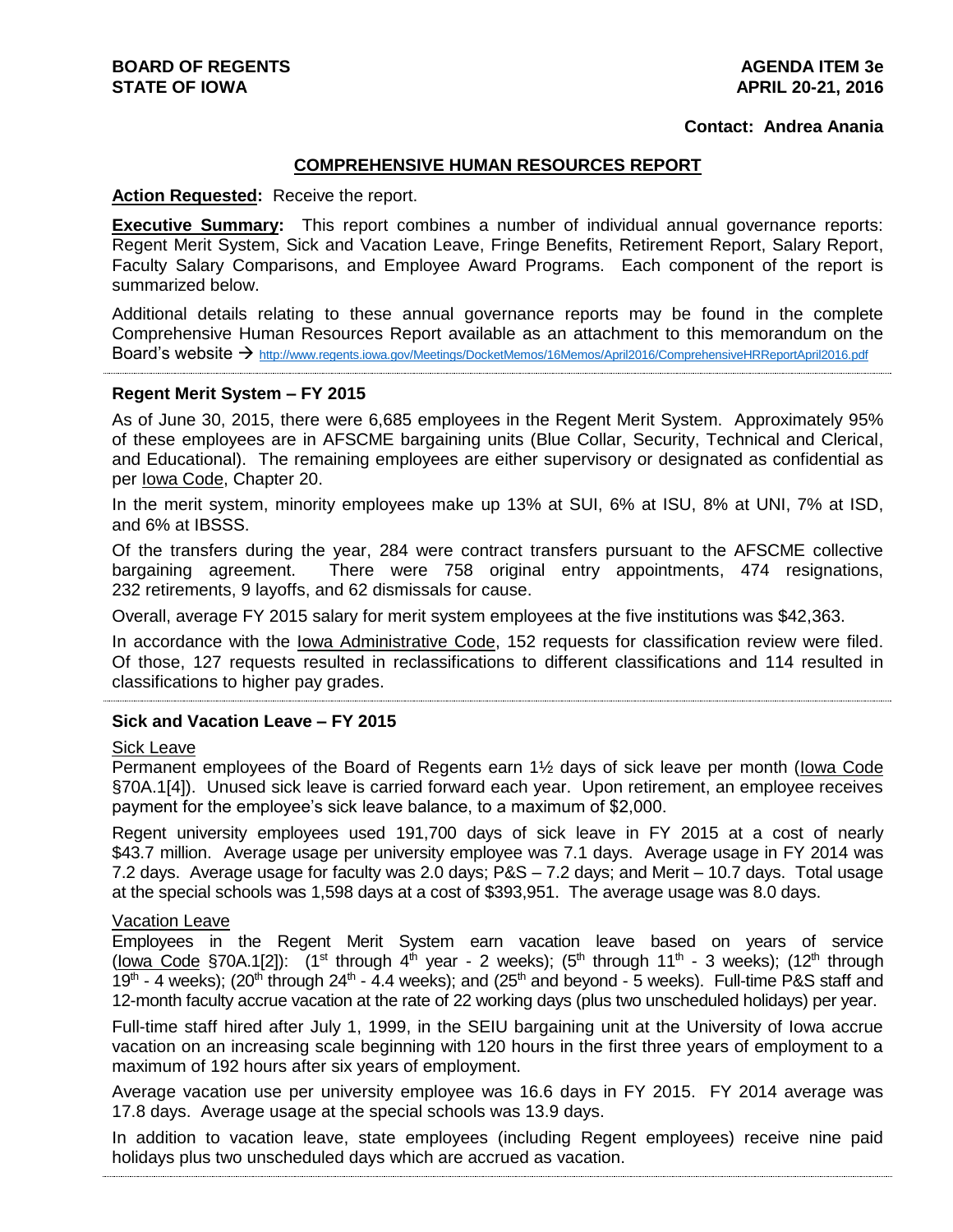#### **Fringe Benefits – FY 2015**

The Regent institutions spent \$598.0 million for insurance and retirement programs for faculty and staff during FY 2015. Institutional costs for fringe benefits as a percent of payroll were: SUI - 30.0%; ISU - 32.6%; UNI - 36.3%; ISD - 39.7%; and IBSSS - 41.0%.

### Social Security and Medicare

Employees of the Board of Regents are covered by Social Security and Medicare. Social Security contribution is 6.2% for the employer and 6.2% for the employee with a calendar year 2015 salary maximum of \$118,500. Medicare contribution is 1.45% on all salary. The salary maximum for social security contributions remained at \$118,500 in calendar year 2016. In FY 2015, the institutions contributed \$133.3 million to Social Security and Medicare.

#### IPERS and TIAA-CREF

Employees may elect to participate either in IPERS (a defined benefit program) or TIAA-CREF (a defined contribution program) or a qualified substitute. About 38 employees at ISU are covered by federal retirement. Approximately 24,138 employees participate in TIAA-CREF and 5,830 in IPERS. At the universities historically, the employer contribution to TIAA-CREF is 10%, and the employee contribution is 5%. Contributions to TIAA-CREF at the special schools are at the IPERS rates, which are 8.93% (employer) and 5.95% (employee.) In FY 2015, the institutions contributed \$157.0 million to TIAA-CREF and \$11.8 million to IPERS.

#### Other Benefits

Each university offers health and dental insurance programs for its faculty, P&S staff, and nonorganized merit staff. AFSCME covered employees at the universities and all employees of the special schools participate in the state health and dental insurance programs. The total cost to the institutions to provide health insurance coverage to faculty and staff in FY 2015 was \$248.6 million and \$15.1 million for dental insurance.

The institutions also provide employees with life insurance, accidental death and dismemberment, and long term disability insurance.

### **Retirement Report – FY 2015**

#### Regular Retirement

During FY 2015, 661 faculty and staff left the institutions through regular retirement.

#### Phased Retirement

In addition to regular retirement either through IPERS or TIAA-CREF, faculty and staff may retire by participating in the phased retirement program. The phased retirement program was first approved by the Board in 1982. With approval of institutional administration, faculty and staff may request participation in phased retirement at age 57 with at least 15 years of service. Through the program, employees reduce their appointments to no greater than 65% and no less than 50%. A normal phasing period is five years; and during the first four years, the participant's salary reflects the actual time worked plus an additional 10% incentive. Benefits, except for FICA, IPERS and Federal Retirement, are paid as if the employee were full time. The current phased retirement program expires on June 30, 2017.

There were 82 new participants in phased retirement in FY 2015 with a total of 165 currently active. A total of 1,294 faculty and staff have participated in the program since its inception in 1982.

The cost of phased retirement incentives was \$3.5 million. Approximately \$9.7 million was released through operation of the phased retirement program. These funds were used in a variety of ways at the institutions with most going toward either replacement personnel or reallocations to fund other areas of need.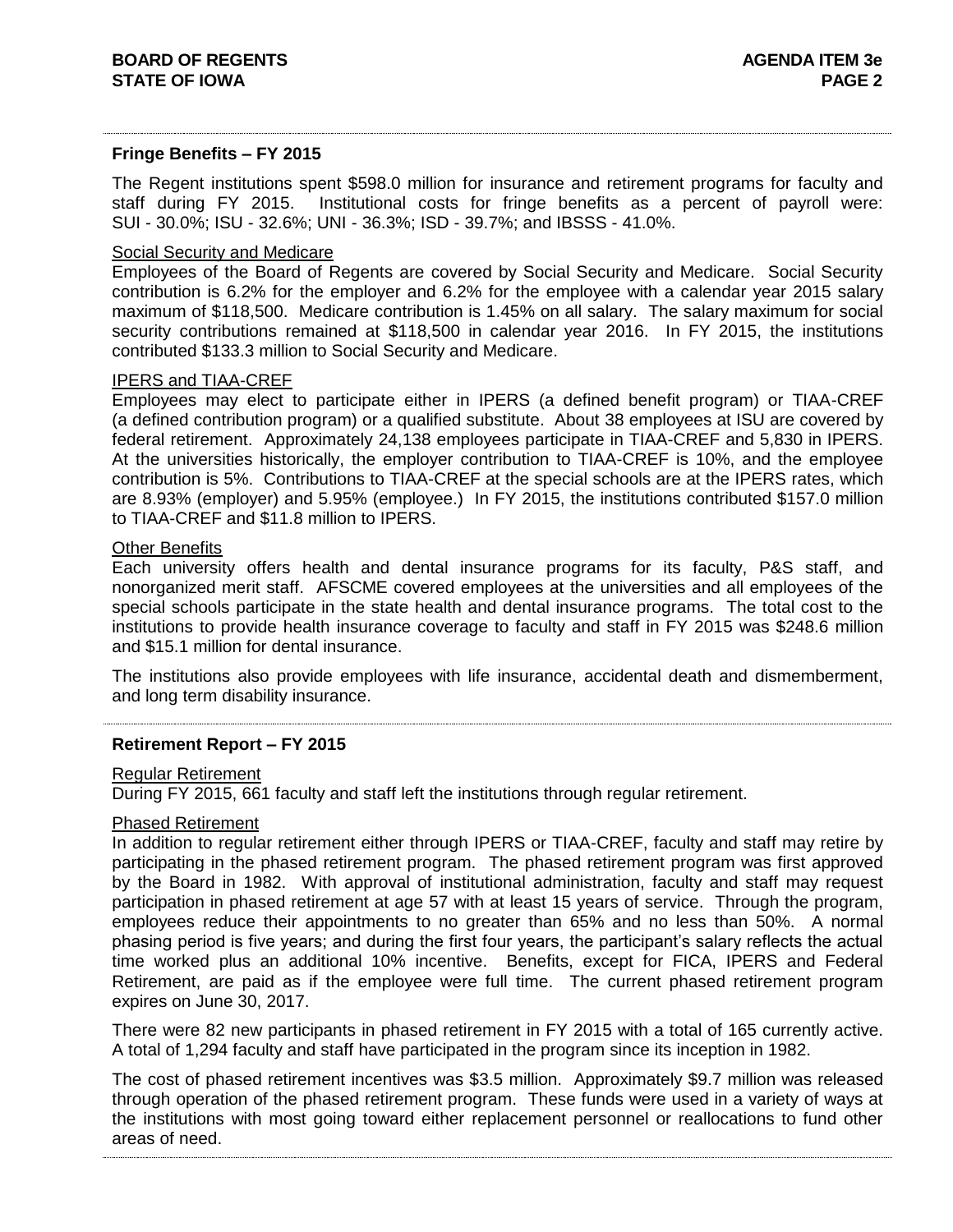### **Salary Report – FY 2016**

The information provided in the salary component of this report details salary increases and average salaries for the current fiscal year (FY 2016).

|              | <b>Faculty</b> | <b>P&amp;S</b> | <b>Merit</b> |
|--------------|----------------|----------------|--------------|
| <b>SUI</b>   | 1.9%           | $2.4\%$ *      | 4.6%         |
| ISU          | 1.3%           | 1.2%           | 3.9%         |
| UNI          | 2.5%           | 1.3%           | 3.5%         |
| <b>ISD</b>   | 1.6%           | 1.6%           | 3.3%         |
| <b>IBSSS</b> | 3.3%           | 1.0%           | 3.6%         |

Average salary increases for faculty, P&S and merit staff for FY 2016 are as follows:

\* Excludes SEIU; SEIU average increase was 2.7%.

#### **Faculty Salary Comparisons**

#### Attachment A

For many years, the universities have used Board-designated peer groups to make comparisons in several other areas such as tuition and fees, residence system rates, and salaries. Each peer group has 10 institutions which were deemed by the Board to be comparable. These institutions are public universities in Minnesota, Illinois, Indiana, Ohio, Arizona, California, Michigan, North Carolina, Texas, and Wisconsin.

#### Attachments B and C

In order to get a broader comparison for faculty salaries, the ISU and SUI groups were expanded to include 56 AAU institutions in the AAU Data Exchange (AAUDE).

#### **Attachment D**

The University of Northern Iowa expanded its listing to include those institutions in the Education Trust. The salaries for these institutions are those that are published by the AAUP in its annual faculty salary survey.

The Education Trust was established in 1990 by the American Association of Higher Education as a special project to encourage colleges and universities to support K-12 reform efforts. Since then, the Education Trust has grown into an independent nonprofit organization. Its mission is to make schools and colleges work for all the young people they serve. The definition of the UNI peer institution as per the Education Trust Report is "competitive student selectivity, masters-degree granting, between 5,000 and 14,000 students, and a median SAT score between 1,000 and 1,100".

#### Attachments E and F

Compares average salaries as a percent of the respective peer group averages.

#### Attachment G

Provides a comparison of average faculty salary increases within the peer groups for the past five years.

#### Attachment H

Provides a comparison of faculty total compensation within the peer groups.

#### Attachment I

Provides comparison data relating to the salaries in the University of Iowa College of Medicine.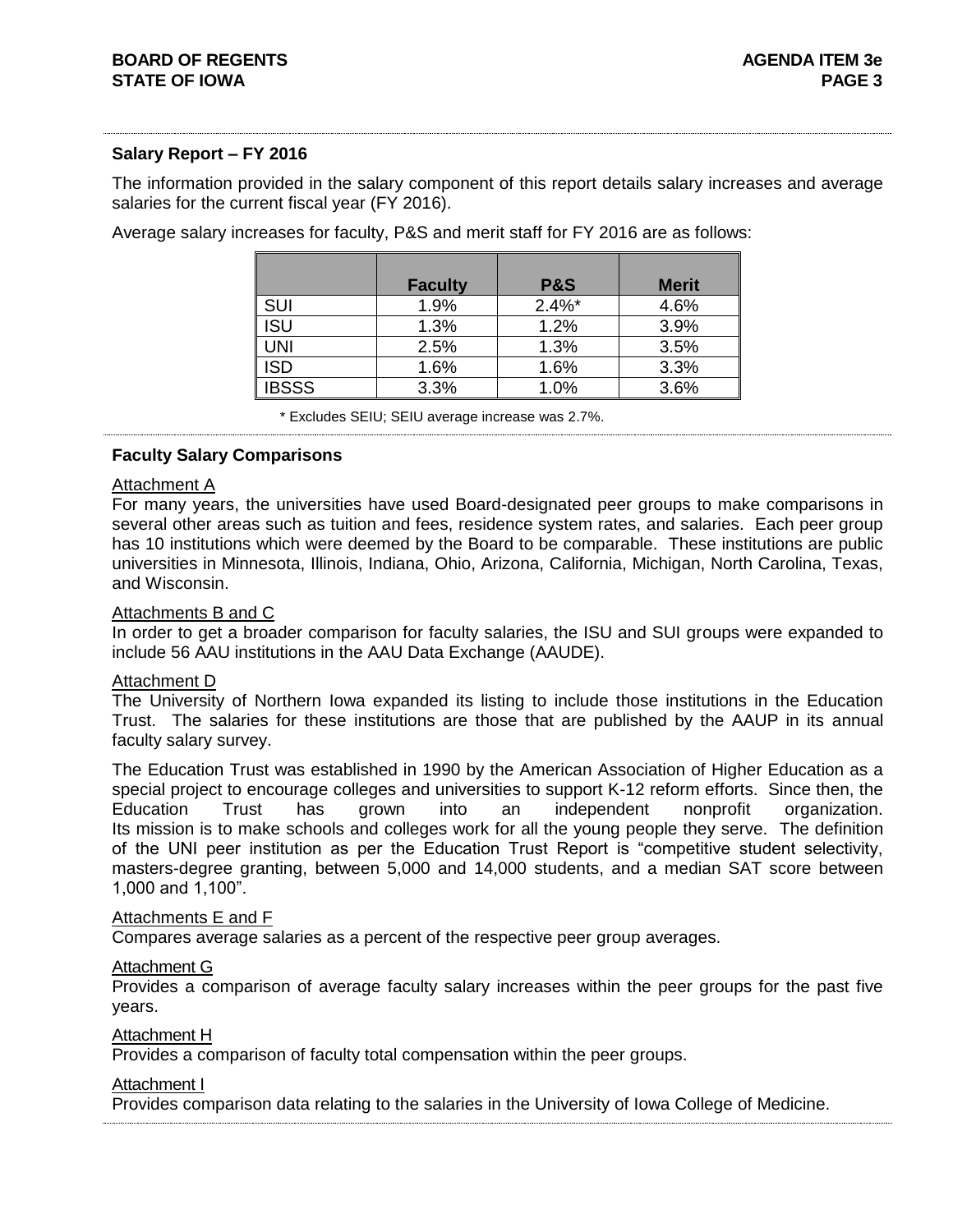#### **Employee Award Programs – FY 2015**

In May 2005, the Board approved a pilot program to recognize exceptional performance by nonorganized professional and scientific staff at the University of Iowa. The program was approved for a one-year period. The program allowed for awards for exceptional performance (up to 10% of salary) and SPOT awards (\$75 or less).

Rather than consider an extension of the pilot award program at the University of Iowa, the Board approved a revision to the Policy Manual to authorize such programs at the other institutions. The policy requires submission of a report each year on the operation of the program.

The University of Iowa has had a fully operational program since the initial pilot. Iowa State University implemented its extra-meritorious performance pay program in FY 2011.

|                    | <b>Eligible</b><br><b>Employees</b> | Number of<br><b>Awards</b><br><b>Presented</b> | <b>Dollar Range</b><br>of Awards | Average<br><b>Dollars</b><br><b>Awarded</b> | <b>Total Dollars</b><br><b>Awarded</b> |
|--------------------|-------------------------------------|------------------------------------------------|----------------------------------|---------------------------------------------|----------------------------------------|
| Exceptional        |                                     |                                                |                                  |                                             |                                        |
| Performance Awards | 5,980                               | 252                                            | \$300-\$21,186                   | \$4,668                                     | \$1,176,283                            |
| <b>Spot Awards</b> | 5,980                               | 637                                            | \$50-\$75                        | \$75                                        | \$77,483                               |

The following table reflects the operation of the awards programs:

|                                              | <b>Females*</b> | <b>Minorities*</b> |
|----------------------------------------------|-----------------|--------------------|
| Percentage of Exceptional Performance Awards | 74.2%           | 5.6%               |
| Percentage of Spot Awards                    | 63.1%           | 4.7%               |

\*Note:Females make up approximately 62.2% of eligible non-bargaining P&S staff members. Minorities comprise approximately 10.2% of eligible non-bargaining P&S staff members.

H:\HR\Docket\Docket 2016\April 2016\0416\_ITEM03e--Comprehensive Human Resources Report Memo.doc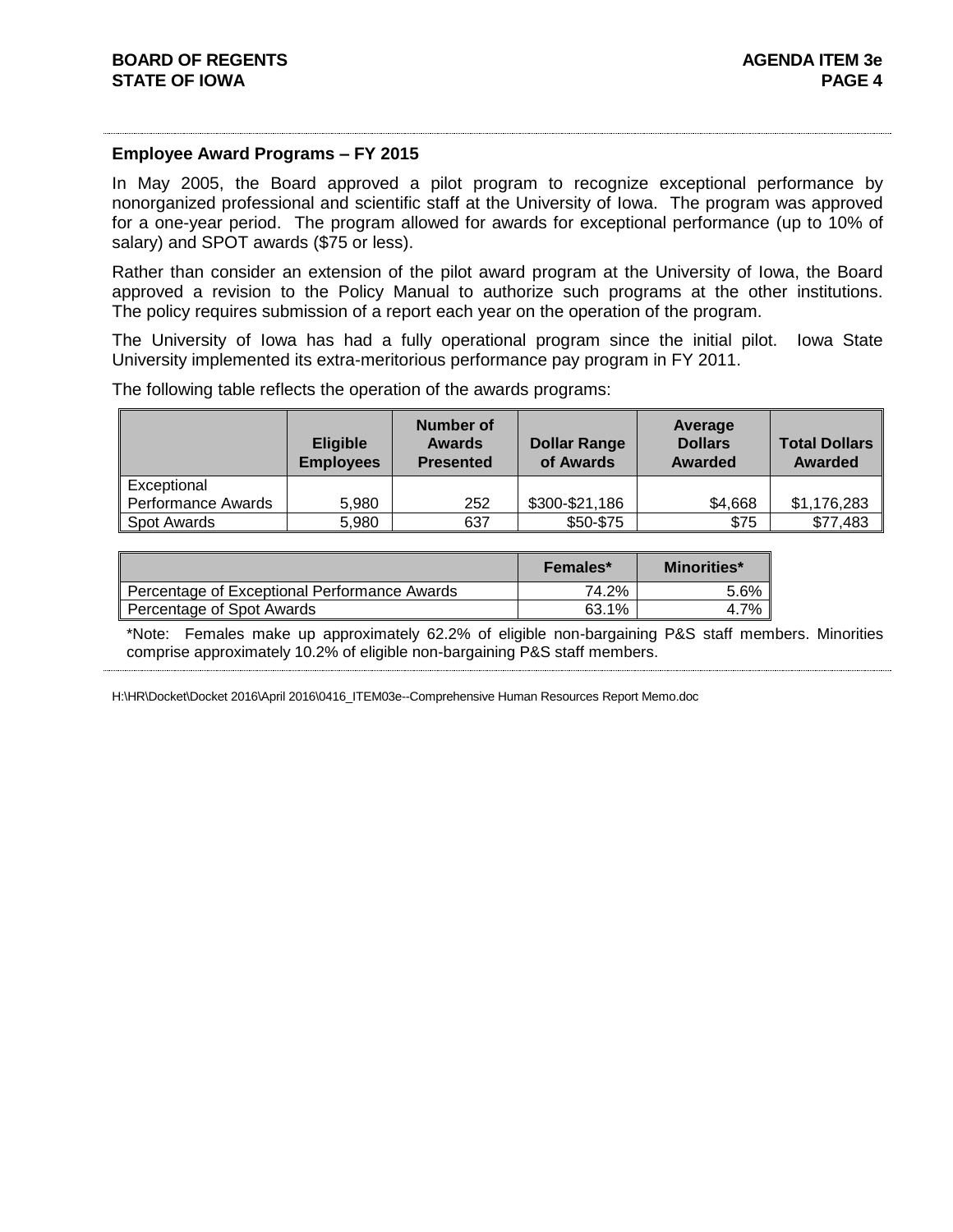### **BOARD OF REGENTS AGENUS AGENDA ITEM 3e** STATE OF IOWA **ATTACHMENT A**

# **PAGE 5**

|                                           | <b>REGENT INSTITUTIONS COMPARISON GROUPS</b><br>AVERAGE FACULTY SALARIES, 2014-2015<br>ESTIMATED FACULTY SALARY INCREASES, 2015-2016 |                                                    |                                                    |
|-------------------------------------------|--------------------------------------------------------------------------------------------------------------------------------------|----------------------------------------------------|----------------------------------------------------|
| University of Iowa                        | <b>Average Faculty</b><br>Salary 2014-15 <sup>1</sup>                                                                                | <b>Estimated Average %</b><br>Increase $2015-16^2$ | <b>Estimated Average</b><br>Faculty Salary 2015-16 |
| University of Califomia, Los Angeles      | \$154,764                                                                                                                            | 1.50%                                              | \$157,085                                          |
| University of Michigan, Ann Arbor         | \$129,599                                                                                                                            | 2.60%                                              | \$132,969                                          |
| University of Texas, Austin               | \$122,819                                                                                                                            | 4.36%                                              | \$128,174                                          |
| University of Illinois, Urbana            | \$119,548                                                                                                                            | 0.00%                                              | \$119,548                                          |
| Ohio State University, Main Campus        | \$113,612                                                                                                                            | 2.00%                                              | \$115,884                                          |
| University of North Carolina, Chapel Hill | \$114,480                                                                                                                            | 0.00%                                              | \$114,480                                          |
| Indiana University, Bloomington           | \$110,539                                                                                                                            | 2.00%                                              | \$112,750                                          |
| University of Wisconsin, Madison          | \$110,782                                                                                                                            | 0.00%                                              | \$110,782                                          |
| University of Minnesota, Minneapolis      | \$108,531                                                                                                                            | 2.00%                                              | \$110,702                                          |
| University of Iowa                        | \$106,078                                                                                                                            | 2.00%                                              | \$108,200                                          |
| University of Ariz ona                    | \$99,700                                                                                                                             | 0.00%                                              | \$99,700                                           |
|                                           |                                                                                                                                      |                                                    |                                                    |
|                                           | <b>Average Faculty</b>                                                                                                               | <b>Estimated Average %</b>                         | <b>Estimated Average</b>                           |
| lowa State University                     | Salary 2014-15 <sup>1</sup>                                                                                                          | Increase $2015-16^2$                               | Faculty Salary 2015-16                             |
| University of California, Davis           | \$124,500                                                                                                                            | nda                                                | \$124,500                                          |
| University of Illinois, Urbana            | \$119,500                                                                                                                            | 0.00%                                              | \$119,500                                          |
| Ohio State University, Main Campus        | \$113,600                                                                                                                            | 2.00%                                              | \$115,872                                          |
| University of Wisconsin, Madison          | \$110,800                                                                                                                            | 0.00%                                              | \$110,800                                          |
| University of Minnesota, Twin Cities      | \$108,500                                                                                                                            | 2.00%                                              | \$110,670                                          |
| Purdue University, Main Campus            | \$106,400                                                                                                                            | 3.80%                                              | \$110,443                                          |
| Texas A & M                               | \$109,700                                                                                                                            | nda                                                | \$109,700                                          |
| Michigan State University                 | \$106,000                                                                                                                            | 2.00%                                              | \$108,120                                          |
| lowa State University                     | \$102,900                                                                                                                            | 1.26%<br>0.00%                                     | \$104,197                                          |
| North Carolina State University           | \$101,500                                                                                                                            |                                                    | \$101,500                                          |
| University of Ariz ona                    | \$99,700                                                                                                                             | 0.00%                                              | \$99,700                                           |
| University of Northern Iowa               | <b>Average Faculty</b><br>Salary 2014-15 <sup>1</sup>                                                                                | <b>Estimated Average %</b><br>Increase $2015-16^2$ | <b>Estimated Average</b><br>Faculty Salary 2015-16 |
| Ohio University, Athens                   | \$88,637                                                                                                                             | 4.07%                                              | \$92,245                                           |
| Illinois State University                 | \$80,828                                                                                                                             | ndafy                                              | ndafy                                              |
| Indiana State University, Terre Haute     | \$78,911                                                                                                                             | 3.40%                                              | \$81,594                                           |
| University of North Texas                 | \$93,037                                                                                                                             | 2.00%                                              | \$94,898                                           |
| Central Michigan University               | \$88,522                                                                                                                             | 2.40%                                              | \$90,647                                           |
| University of North Carolina, Greensboro  | \$83,591                                                                                                                             | 2.19%                                              | \$85,422                                           |
| Northern Arizona University               | \$81,650                                                                                                                             | 0.50%                                              | \$82,058                                           |
| California State University, Fresno       | \$79,507                                                                                                                             | 0.00%                                              | \$79,507                                           |
| <b>University of Northern Iowa</b>        | \$76,717                                                                                                                             | 2.50%                                              | \$78,635                                           |
| University of Minnesota, Duluth           | \$73,138                                                                                                                             | 2.68%                                              | \$75,098                                           |
| University of Wisconsin, Eau Claire       | \$68,519                                                                                                                             | 0.00%                                              | \$68,519                                           |

1. Academe, the Bulletin of the American Association of University Professors, Special Bulletin. The averages are for the ranks of professor, associate professor, and assistant professor.

2. Estimated increases obtained by universities through contacts with comparison institutions. Averages exclude clinical faculty per Academe guidelines. Average increases for lowa universities are actual increases.

nda = No data available.

ndafy = No data available for FY 2016 due to system transition.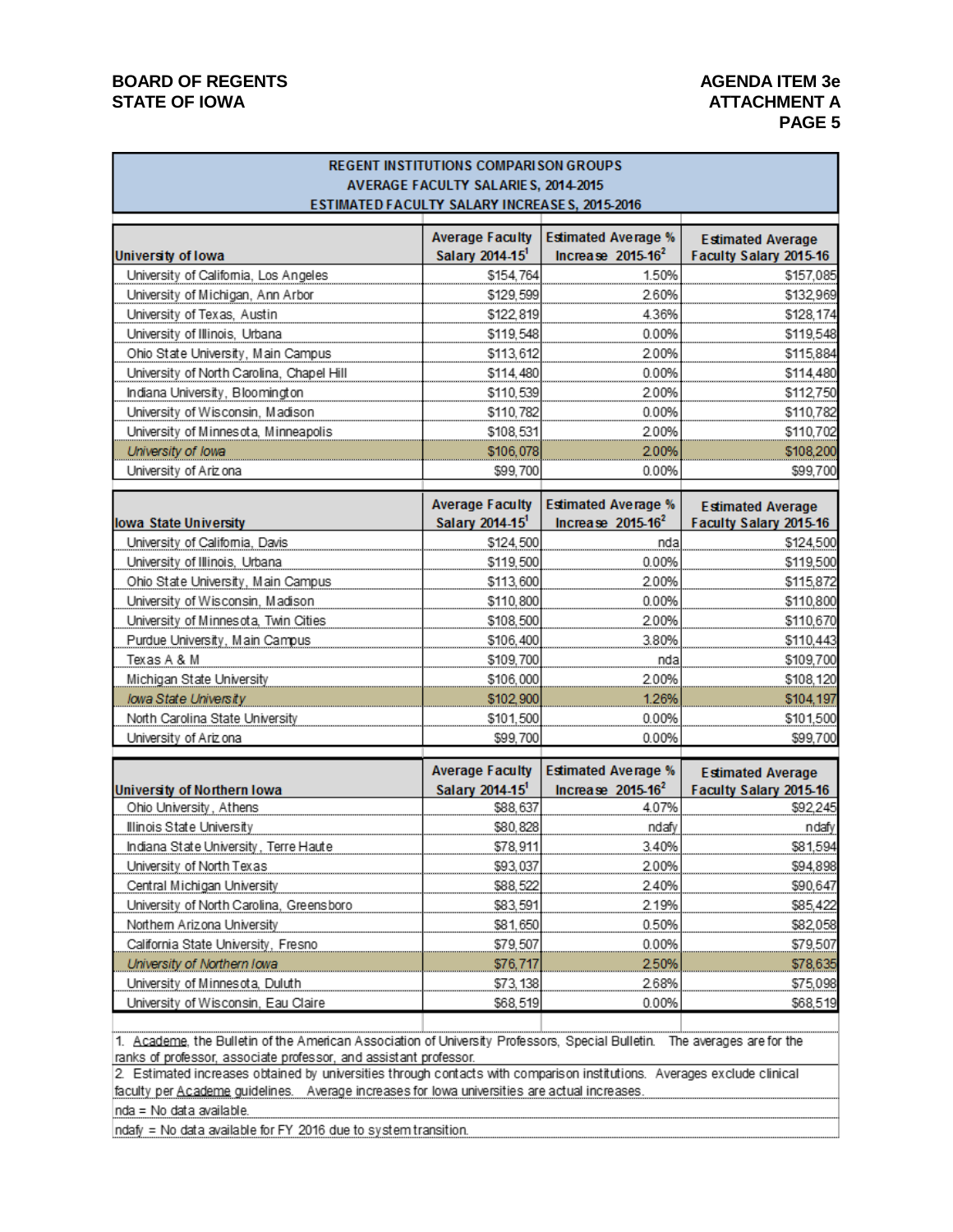### **BOARD OF REGENTS AGENDA ITEM 3e** STATE OF IOWA **ATTACHMENT B**

# **PAGE 6**

| Average Instructional Faculty Salaries and Relative Standing<br>by Academic Rank, AAU Public and Private Institutions, Fall 2014 |                    |            |          |                    |                            |                |                    |                     |          |                    |                |          |
|----------------------------------------------------------------------------------------------------------------------------------|--------------------|------------|----------|--------------------|----------------------------|----------------|--------------------|---------------------|----------|--------------------|----------------|----------|
|                                                                                                                                  |                    |            |          |                    |                            |                |                    |                     |          |                    |                |          |
| (Adjusted to SUI Rank Distribution)<br>Three-Professorial-Ranks                                                                  |                    |            |          |                    |                            |                |                    |                     |          |                    |                |          |
|                                                                                                                                  |                    | Professor  |          |                    | <b>Associate Professor</b> |                |                    | Assistant Professor |          |                    | Cambined       |          |
|                                                                                                                                  | Average            |            | Salary   | Average            |                            | Salary         | Average            |                     | Sabiv    | Average            |                | Salary   |
| institution                                                                                                                      | Salary             | N          | Ranking  | Sabrv              | Ν                          | Ranking        | Sabr               | N                   | Ranking  | Sabry              | Ν              | Ranking  |
| Stanford                                                                                                                         | 224.28             | 484        |          | 141.459            | 421                        |                | 122.525            | 321                 |          | 169.200            | 1.225          |          |
| Haivaid<br>Chicago, Univ of                                                                                                      | 213.494<br>217.349 | 484<br>484 | 3<br>2   | 128.079<br>124.325 | 421<br>421                 | 3<br>6         | 113.276<br>112.325 | 321<br>321          | 4<br>5   | 157.923<br>157,907 | 1.226<br>1.226 | 2<br>з   |
| MT                                                                                                                               | 193.896            | 484        | 6        | 133.960            | 421                        | $\overline{2}$ | 114.268            | 321                 | 3        | 152 466            | 1.226          | 4        |
| Penn                                                                                                                             | 197.549            | 484        | 5        | 125.225            | 421                        | 5              | 119.629            | 321                 | 2        | 152.312            | 1.226          | 5        |
| Duke                                                                                                                             | 193.298            | 484        | 7        | 126.803            | 421                        | 4              | 105.376            | 321                 | 7        | 147.444            | 1.226          | 6        |
| Yale                                                                                                                             | 198.383            | 484        | 4        | 117.320            | 421                        | 10             | 99.599             | 321                 | 11       | 144.682            | 1.226          | 7        |
| No it hw este in<br>Wash. Univ - St Louis                                                                                        | 187.395<br>186.915 | 484<br>484 | 8<br>٥   | 120.598<br>112.901 | 421<br>421                 | 7<br>13        | 106.863<br>102.001 | 321<br>321          | 6<br>10  | 143.372<br>139.266 | 1.226<br>1.226 | 8<br>Q   |
| UCLA                                                                                                                             | 130.877            | 484        | 10       | 117,370            | 421                        | 9              | 56.793             | 321                 | 16       | 137.054            | 1.226          | 10       |
| UC Berkeley                                                                                                                      | 172.291            | 484        | 13       | 115,380            | 421                        | 11             | 102.933            | 321                 | 9        | 134.588            | 1.226          | 11       |
| Comell University - Endowed College                                                                                              | 169.503            | 484        | 14       | 118.282            | 421                        | 8              | 103.327            | 321                 | 8        | 134.587            | 1.226          | 12       |
| Rice<br>Van derbilit                                                                                                             | 178,074<br>180.553 | 484<br>484 | 12<br>11 | 111.726<br>108.617 | 421<br>421                 | 15<br>17       | 98.453<br>91.015   | 321<br>321          | 12<br>25 | 134.444<br>132.407 | 1.226<br>1.226 | 13<br>14 |
| Boston University                                                                                                                | 165.542            | 484        | 17       | 113,599            | 421                        | 12             | 96.795             | 321                 | 15       | 129.705            | 1.226          | 15       |
| <b>Brown</b>                                                                                                                     | 168.637            | 484        | 15       | 112.276            | 421                        | 14             | 92.303             | 321                 | 21       | 129.297            | 1.226          | 16       |
| Southem Call                                                                                                                     | 166.840            | 484        | 16       | 104.746            | 421                        | 21             | 92.861             | 321                 | 18       | 126.148            | 1.226          | 17       |
| Emory                                                                                                                            | 160.121            | 484        | 19       | 110.434            | 421                        | 16             | 93.086             | 321                 | 17       | 125.507            | 1.226          | 18       |
| Michigan                                                                                                                         | 160,871<br>154,210 | 484<br>484 | 18<br>21 | 106.762<br>107.595 | 421<br>421                 | 19<br>18       | 91,351<br>92.578   | 321<br>321          | 24<br>19 | 124,088<br>122.066 | 1.226<br>1.226 | 19<br>20 |
| Mary land<br>Virginia                                                                                                            | 156,937            | 484        | 20       | 104.909            | 421                        | 20             | 90.561             | 321                 | 26       | 121.692            | 1.226          | 21       |
| Georgia Tech                                                                                                                     | 151.673            | 484        | 26       | 103.310            | 421                        | 23             | 96.921             | 321                 | 14       | 120.730            | 1.226          | 22       |
| Fo chester                                                                                                                       | 150.297            | 484        | 27       | 103.428            | 421                        | 22             | 97.954             | 321                 | 13       | 120.498            | 1.226          | 23       |
| UC San Diego                                                                                                                     | 153.469            | 484        | 22       | 100 928            | 421                        | 26             | 91.783             | 321                 | 23       | 119.276            | 1.226          | 24       |
| <b>Illnois</b>                                                                                                                   | 149, 139           | 484        | 29       | 99.318             | 421                        | 28             | 91.928             | 321                 | 22       | 117,051            | 1.226          | 25       |
| UC Irvine<br>Тоха а                                                                                                              | 152.549<br>149,426 | 484<br>484 | 25<br>28 | 98.888<br>96.833   | 421<br>421                 | 31<br>33       | 86.709<br>89,612   | 321<br>321          | 31<br>27 | 116.883<br>115,705 | 1.226<br>1,226 | 26<br>27 |
| Rutge is                                                                                                                         | 152.904            | 484        | 23       | 100.571            | 421                        | 27             | 79.032             | 321                 | 51       | 115.591            | 1.226          | 28       |
| SUNY-Stony Brook                                                                                                                 | 148.068            | 484        | 30       | 101.796            | 421                        | 24             | 84.527             | 321                 | 37       | 115.542            | 1,226          | 29       |
| Penn State illnols                                                                                                               | 146.999            | 484        | 31       | 99.192             | 421                        | 30             | 87.247             | 321                 | 30       | 114.938            | 1.226          | 30       |
| -Chicago UC                                                                                                                      | 141.827<br>152.725 | 484<br>484 | 36<br>24 | 101.757<br>93.553  | 421<br>421                 | 25<br>42       | 87.886<br>81.214   | 321<br>321          | 28<br>45 | 113.944<br>113.682 | 1.226<br>1.226 | 31<br>32 |
| Santa Barbara<br>North Carolina                                                                                                  | 146.926            | 484        | 52       | 99.291             | 421                        | 29             | 81,638             | 321                 | 43       | 113,474            | 1.226          | 33       |
| Ohio State                                                                                                                       | 142.213            | 484        | 35       | 96.135             | 421                        | 37             | 85,180             | 321                 | 34       | 111,457            | 1.226          | 34       |
| <b>LC Davis</b>                                                                                                                  | 141.278            | 484        | 37       | 96 831             | 421                        | 34             | 85.343             | 321                 | 33       | 111.370            | 1.226          | 35       |
| Pittsburgh                                                                                                                       | 144.189            | 484        | 34       | 96.431             | 421                        | 36             | 80.915             | 321                 | 46       | 111.222            | 1.226          | 36       |
| Tulane<br>Washington                                                                                                             | 145.312<br>132.422 | 484<br>484 | 33<br>46 | 90.814<br>98.271   | 421<br>421                 | 51<br>32       | 83.158<br>92.558   | 321<br>321          | 39<br>20 | 110.324<br>110.257 | 1.226<br>1.226 | 37<br>38 |
| Indiana                                                                                                                          | 134,971            | 484        | 42       | 92,386             | 421                        | 46             | 87,692             | 321                 | 29       | 107,969            | 1,226          | 39       |
| Minnesota                                                                                                                        | 135,290            | 484        | 41       | 93,622             | 421                        | 41             | 84,864             | 321                 | 36       | 107,779            | 1,226          | 40       |
| Co lorado                                                                                                                        | 131,620            | 484        | 47       | 95.510             | 421                        | 39             | 85 989             | 321                 | 32       | 107,273            | 1.226          | 41       |
| Case Western                                                                                                                     | 137.251            | 484        | 39       | 92.951             | 421                        | 44             | 79.647             | 321                 | 49       | 106.956            | 1.226          | 42       |
| Michigan State<br>Brandels                                                                                                       | 139.515<br>130.810 | 484<br>484 | 38<br>48 | 93.742<br>96.629   | 421<br>421                 | 40<br>35       | 74.174<br>82.153   | 321<br>321          | 55<br>41 | 106.689<br>106.333 | 1.226<br>1.226 | 43<br>44 |
| <b>lowa</b>                                                                                                                      | 136,656            | 484        | 40       | 91,681             | 421                        | 49             | 78,854             | 321                 | 52       | 106,078            | 1.226          | 45       |
| Texas A&M                                                                                                                        | 133.434            | 484        | 44       | 91.826             | 421                        | 48             | 82.550             | 321                 | 40       | 105.823            | 1.226          | 46       |
| SUNY-Buffalo                                                                                                                     | 133.295            | 484        | 45       | 93.262             | 421                        | 43             | 80.565             | 321                 | 47       | 105.742            | 1.226          | 47       |
| Wisconsin                                                                                                                        | 128.125            | 484<br>484 | 50<br>49 | 95.781             | 421<br>421                 | 38<br>45       | 84,869             | 321                 | 35<br>44 | 105,693            | 1.226          | 48       |
| Purdue<br>Flo rida                                                                                                               | 130.326<br>133.737 | 484        | 43       | 92.497<br>89.398   | 421                        | 52             | 81.511<br>79.191   | 321<br>321          | 50       | 104.555<br>104.229 | 1.226<br>1.226 | 49<br>50 |
| Orecon                                                                                                                           | 126.200            | 484        | 51       | 92.010             | 421                        | 47             | 83.814             | 321                 | 38       | 103.362            | 1.226          | 51       |
| low a State                                                                                                                      | 125.690            | 484        | 52       | 91.472             | 421                        | 50             | 81.991             | 321                 | 42       | 102.498            | 1.226          | 52       |
| Kansas                                                                                                                           | 125,388            | 484        | 53       | 83,499             | 421                        | 55             | 74.695             | 321                 | 53       | 97.731             | 1.226          | 53       |
| Ari zona                                                                                                                         | 123.664            | 484        | 54       | 85.084             | 421                        | 53             | 74.459             | 321                 | 54       | 97.533             | 1.226          | 54       |
| Ne braska<br>Missouri                                                                                                            | 120.841<br>121.927 | 484<br>484 | 56<br>55 | 83.566<br>80.678   | 421<br>421                 | 54<br>56       | 80.085<br>67,454   | 321<br>321          | 48<br>56 | 97.370<br>93.500   | 1.226<br>1.226 | 55<br>56 |
|                                                                                                                                  |                    |            |          |                    |                            |                |                    |                     |          |                    |                |          |
| Mean                                                                                                                             | \$154,950          |            |          | \$103.130          |                            |                | \$90,466           |                     |          | \$120.272          |                |          |
|                                                                                                                                  |                    |            |          |                    |                            |                |                    |                     |          |                    |                |          |

indudes all fultime instructional faculty (regular and temporary). Salaries of faculty on 12-month contracts are adjusted to an accelemic year basis using a 9/11ths factor.<br>source: Amual AAUP Faculty Salary Survey for fult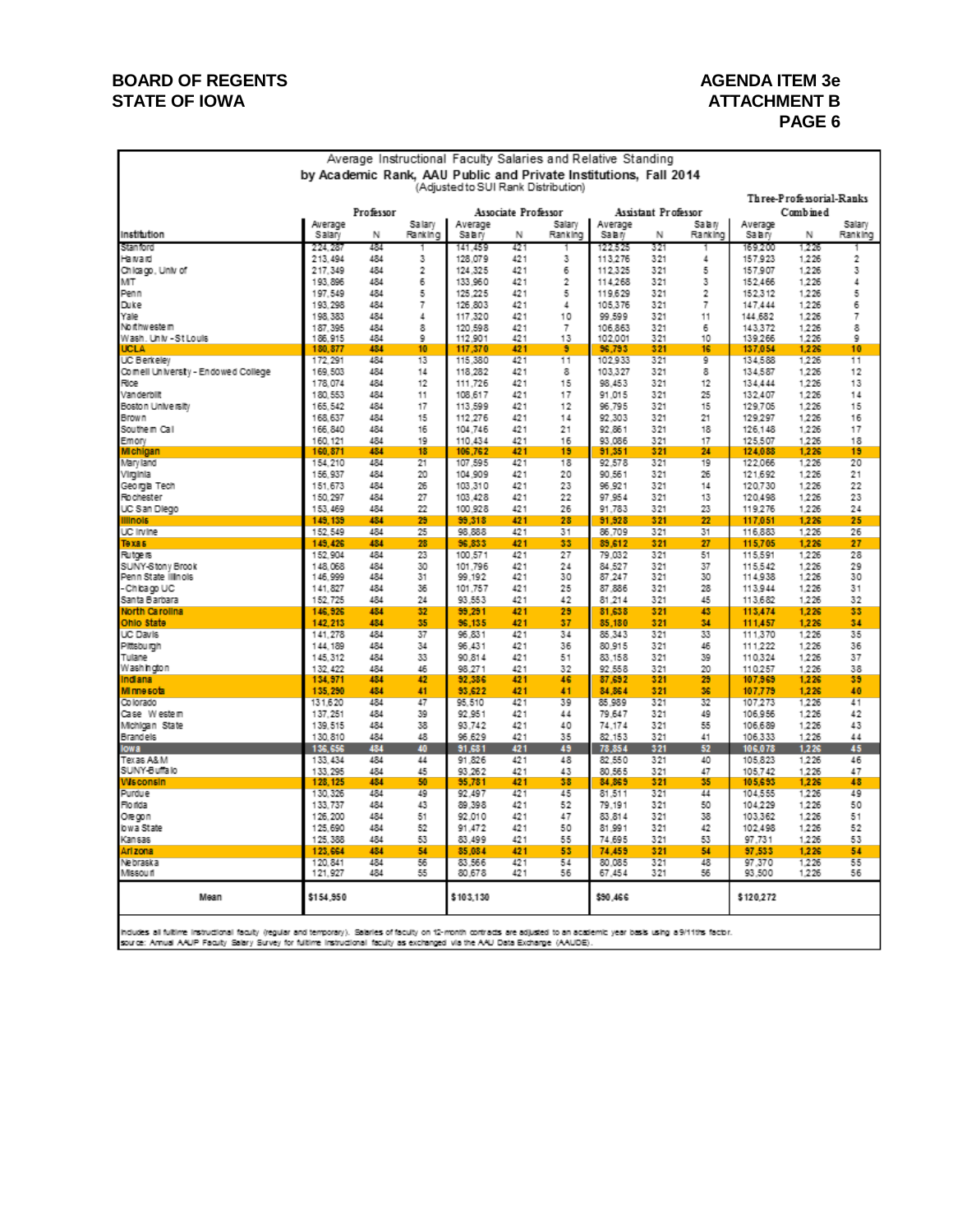# **BOARD OF REGENTS AGENDA ITEM 3e** STATE OF IOWA **ATTACHMENT C**

÷

# **PAGE 7**

| by Academic Rank, AAU Public and Private Institutions, Fall 2014 |                    |            |                        |            |                        |            |                     |                |         |
|------------------------------------------------------------------|--------------------|------------|------------------------|------------|------------------------|------------|---------------------|----------------|---------|
| Normalized by ISU's rank distribution                            |                    |            |                        |            |                        |            |                     |                |         |
|                                                                  | Professor          |            | Associate<br>Professor |            | Assistant<br>Professor |            | Combined            |                |         |
|                                                                  | Average            |            | Average                |            | Average                |            | Average             |                | Salary  |
| Institution<br>Stanford                                          | Salary<br>224,287  | Ν          | Salary                 | Ν          | Salary                 | Ν          | Salary              | Ν              | Ranking |
| Chicago, Univof                                                  |                    | 512<br>512 | 141,459<br>124,325     | 411<br>411 | 122,525                | 335<br>335 | 170, 128<br>158,990 | 1,258<br>1,258 | 1<br>2  |
| Harvard                                                          | 217,349<br>213,494 | 512        | 128,079                | 411        | 112,325<br>113,276     | 335        | 158,900             | 1,258          | з       |
| Penn                                                             | 197,549            | 512        | 125,225                | 411        | 119,629                | 335        | 153, 170            | 1,258          | 4       |
| МΠ                                                               | 193,896            | 512        | 133,960                | 411        | 114,268                | 335        | 153, 110            | 1,258          | 5       |
| Duke                                                             | 193,298            | 512        | 126,803                | 411        | 105,376                | 335        | 148, 160 1, 258     |                | 6       |
| Yale                                                             | 198,383            | 512        | 117,320                | 411        | 99,599                 | 335        | 145,593             | 1,258          | 7       |
| Northwestem                                                      | 187,395            | 512        | 120,598                | 411        | 106,863                | 335        | 144, 126 1, 258     |                | 8       |
| Wash, Univ-St Louis                                              | 186,915            | 512        | 112,901                | 411        | 102,001                | 335        | 140, 122            | 1,258          | 9       |
| UCLA                                                             | 181,047            | 512        | 117,661                | 411        | 97,117                 | 335        | 137,988             | 1,258          | 10      |
| UC Berkeley                                                      | 172,674            | 512        | 115,466                | 411        | 103,026                | 335        | 135,436 1,258       |                | 11      |
| Rice                                                             | 178,074            | 512        | 111,726                | 411        | 98,453                 | 335        | 135, 195            | 1,258          | 12      |
| Cornell University - Endowed Colle                               | 169,503            | 512        | 118,282                | 411        | 103,327                | 335        | 135, 146 1, 258     |                | 13      |
| Vanderbilt                                                       | 180,553            | 512        | 108,617                | 411        | 91,015                 | 335        | 133, 207            | 1,258          | 14      |
| Boston University                                                | 165,542            | 512        | 113,599                | 411        | 96,795                 | 335        | 130,265 1,258       |                | 15      |
| Brown                                                            | 168,637            | 512        | 112,276                | 411        | 92,303                 | 335        | 129,896             | 1,258          | 16      |
| Southern Cal                                                     | 166,840            | 512        | 104,746                | 411        | 92,861                 | 335        | 126,853             | 1,258          | 17      |
| Emory                                                            | 160,121            | 512        | 110,434                | 411        | 93,086                 | 335        | 126,037             | 1,258          | 18      |
| Michigan                                                         | 160,871            | 512        | 106,762                | 411        | 91,351                 | 335        | 124,680             | 1,258          | 19      |
| Maryland                                                         | 154,210            | 512        | 107,595                | 411        | 92,578                 | 335        | 122,568             | 1,258          | 20      |
| Virginia                                                         | 156,937            | 512        | 104,909                | 411        | 90,561                 | 335        | 122,263             | 1,258          | 21      |
| Georgia Tech                                                     | 151,673            | 512        | 103,310                | 411        | 96,921                 | 335        | 121.292 1.258       |                | 22      |
| Rochester                                                        | 150,297            | 512        | 103,428                | 411        | 97,954                 | 335        | 121,046             | 1,258          | 23      |
| UC San Diego                                                     | 153,915            | 512        | 100,949                | 411        | 91,815                 | 335        | 120,074 1,258       |                | 24      |
| Rutgers                                                          | 154,527            | 512        | 102,278                | 411        | 80,726                 | 335        | 117,804             | 1,258          | 25      |
| <b>Illinois</b>                                                  | 149,139            | 512        | 99,318                 | 411        | 91,928                 | 335        | 117,627 1,258       |                | 26      |
| UC Irvine                                                        | 152,575            | 512        | 99,037                 | 411        | 86,794                 | 335        | 117,566             | 1,258          | 27      |
| Texas                                                            | 149,426            | 512        | 96,833                 | 411        | 89,612                 | 335        | 116,315 1,258       |                | 28      |
| SUNY-Stony Brook                                                 | 148,068            | 512        | 101,796                | 411        | 84,527                 | 335        | 116,030             | 1,258          | 29      |
| North Carolina                                                   | 148,947            | 512        | 100,899                | 411        | 82,933                 | 335        | 115,670             | 1,258          | 30      |
| Penn State                                                       | 146,999            | 512        | 99,192                 | 411        | 87.247                 | 335        | 115,468             | 1.258          | 31      |
| UC Santa Barbara                                                 | 152,757            | 512        | 93,576                 | 411        | 81,248                 | 335        | 114,379             | 1,258          | 32      |
| University OF Illinois at Chicago                                | 141,827            | 512        | 101,757                | 411        | 87,886                 | 335        | 114,372             | 1,258          | 33      |
| <b>UC Davis</b>                                                  | 144,019            | 512        | 98,267                 | 411        | 86,800                 | 335        | 113,834             | 1,258          | 34      |
| Ohio State                                                       | 142,213            | 512        | 93,135                 | 411        | 85,180                 | 335        | 111,971             | 1,258          | 35      |
| Pittsburgh                                                       | 144,189            | 512        | 96,431                 | 411        | 80,915                 | 335        | 111,736             | 1,258          | 36      |
| Tulane                                                           | 145,312            | 512        | 90,814                 | 411        | 83,158                 | 335        | 110,956             | 1,258          | 37      |
| Washington                                                       | 132,422            | 512        | 98,271                 | 411        | 92,558                 | 335        | 110,649             | 1,258          | 38      |
| Minnesota                                                        | 135,290            | 512        | 93,622                 | 411        | 84,864                 | 335        | 108,249 1,258       |                | 39      |
| Colorado                                                         | 131,620            | 512        | 95,510                 | 411        | 85,989                 | 335        | 107,671 1,258       |                | 40      |
| Case Western                                                     | 137,251            | 512        | 92,951                 | 411        | 79,647                 | 335        | 107,438 1,258       |                | 41      |
| Michigan State                                                   | 139,515            | 512        | 93,742                 | 411        | 74,174                 | 335        | 107, 161 1, 258     |                | 42.     |
| Brandeis                                                         | 130,810            | 512        | 96,629                 | 411        | 82,153                 | 335        | 106,685 1,258       |                | 43      |
| lowa                                                             | 136,656            | 512        | 91,681                 | 411        | 78,854                 | 335        | 106,570 1,258       |                | 44      |
| Texas A&M                                                        | 133,434            | 512        | 91,826                 | 411        | 82,550                 | 335        | 106,290 1,258       |                | 45      |
| SUNY-Buffalo                                                     | 133,295            | 512        | 93,262                 | 411        | 80,565                 | 335        | 106, 174 1, 258     |                | 46      |
| Wisconsin                                                        | 128,125            | 512        | 95,781                 | 411        | 84,869                 | 335        | 106,039 1,258       |                | 47      |
| Purdue                                                           | 130,326            | 512        | 92,497                 | 411        | 81,511                 | 335        | 104,968 1,258       |                | 48      |
| Florida                                                          | 133,737            | 512        | 89,398                 | 411        | 79,191                 | 335        | 104,725 1,258       |                | 49      |
| Oregon                                                           | 126,200            | 512        | 92,010                 | 411        | 83,814                 | 335        | 103,743 1,258       |                | 50      |
| lowa State                                                       | 125,690            | 512        | <u>91,472</u>          | 411        | 81,991                 | 335        | 102,874 1,258       |                | 51      |
| North Carolina State*                                            | 124,000            | 512        | 87,800                 | 411        | 78,700                 | 335        | 100,110 1,258       |                | 52      |
| Kansas                                                           | 125,388            | 512        | 83,499                 | 411        | 74,695                 | 335        | 98, 203 1, 258      |                | 53      |
| Arizona                                                          | 123,664            | 512        | 85,084                 | 411        | 74,459                 | 335        | 97,956 1,258        |                | 54      |
| Nebraska                                                         | 120,841            | 512        | 83,566                 | 411        | 80,085                 | 335        | 97,810 1,258        |                | 55      |
| Missouri                                                         | 121,927            | 512        | 80,678                 | 411        | 67,454                 | 335        | 93,945 1,258        |                | 56      |
| Mean                                                             | 154,887            |            | 103,144                |            | 90,395                 |            | 120,808             |                |         |
| "North Carolina State is not in the AAU.                         |                    |            |                        |            |                        |            |                     |                |         |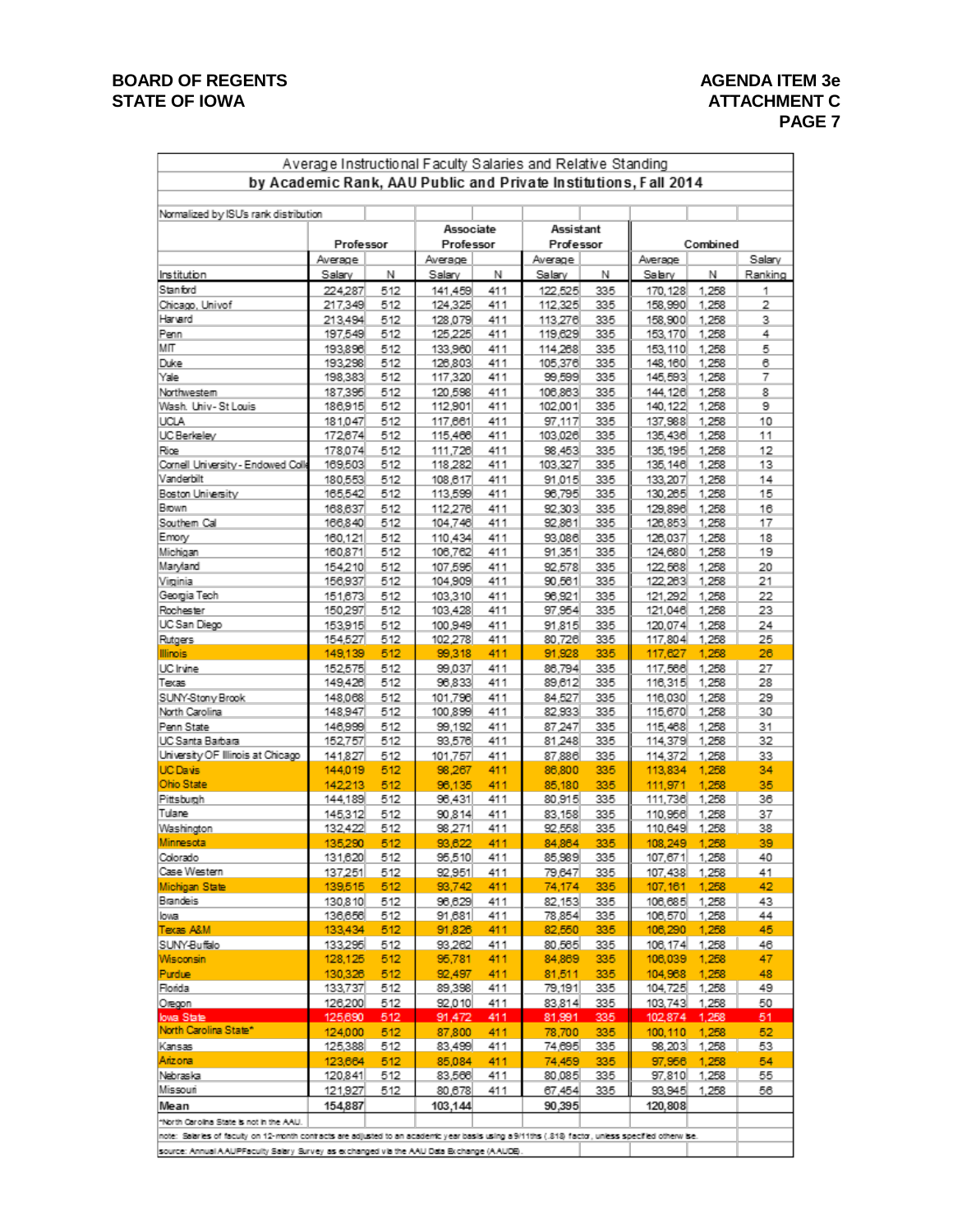# **BOARD OF REGENTS AGENDA ITEM 3e** STATE OF IOWA **ATTACHMENT D**

# **PAGE 8**

| Average Faculty Salaries by Academic Rank, FY 2015                                                                                                                             |                                         |            |                      |                  |            |                     |                  |            |                     |                    |            |          |
|--------------------------------------------------------------------------------------------------------------------------------------------------------------------------------|-----------------------------------------|------------|----------------------|------------------|------------|---------------------|------------------|------------|---------------------|--------------------|------------|----------|
| (Peer institutions as listed by Education Trust*)                                                                                                                              |                                         |            |                      |                  |            |                     |                  |            |                     |                    |            |          |
|                                                                                                                                                                                | Peers Adjusted to UNI Rank Distribution |            |                      |                  |            |                     |                  |            |                     |                    |            |          |
|                                                                                                                                                                                |                                         |            | Three Ranks Combined |                  |            | Assistant Professor |                  |            | Associate Professor |                    | Professor  |          |
|                                                                                                                                                                                | A verage                                | UNI        | Salary               | A verage         | UNI        | Salary              | A verage         | UNI        | Salary              | A verage           | UNI        | Salary   |
| University                                                                                                                                                                     | Salary                                  | Ν          | Ranking              | Salary           | Ν          | Ranking             | Salary           | Ν          | Ran king            | Salary             | N          | Ranking  |
| University of California - Riverside                                                                                                                                           | 106,248                                 | 494        | 1                    | 85.400           | 129        | 1                   | 89,300           | 193        | 3                   | 140,900            | 172        | 2        |
| University of Alabama                                                                                                                                                          | 104,216                                 | 494        | 2                    | 71,000           | 129        | 9                   | 93,100           | 193        | 2                   | 141.600            | 172        | 1        |
| University of New Hampshire                                                                                                                                                    | 103,702                                 | 494        | 3                    | 84,000           | 129        | 2                   | 97.000           | 193        | 1                   | 126,000            | 172        | 3        |
| University of Mississippi-Main                                                                                                                                                 | 92.291                                  | 494        | 4                    | 71,500           | 129        | 7                   | 83,900           | 193        | 10                  | 117,300            | 172        | 4        |
| West Chester University of Pennsylvania                                                                                                                                        | 91,090                                  | 494        | 5                    | 71,700           | 129        | 6                   | 88,000           | 193        | 4                   | 109.100            | 172        | 10       |
| Kent State University-Main                                                                                                                                                     | 91,076                                  | 494        | 6                    | 73.700           | 129        | 3                   | 84.400           | 193        | 9                   | 111.600            | 172        | 7        |
| University of North Texas                                                                                                                                                      | 90.719                                  | 494        | 7                    | 68,400           | 129        | 14                  | 84,800           | 193        | 7                   | 114.100            | 172        | 5        |
| University of North Carolina-Charlotte                                                                                                                                         | 90.544                                  | 494        | 8                    | 73,500           | 129        | 4                   | 81,300           | 193        | 13                  | 113.700            | 172        | 6        |
| <b>Chio University</b>                                                                                                                                                         | 89.177                                  | 494        | 9                    | 72,100           | 129        | 5                   | 82,300           | 193        | 12                  | 109,700            | 172        | 9        |
| North Dakota State University-Main                                                                                                                                             | 89.024                                  | 494        | 10                   | 69,500           | 129        | 11                  | 82,400           | 193        | 11                  | 111.100            | 172        | 8        |
| Bloomsburg University of Pennsylvania                                                                                                                                          | 88,403                                  | 494        | 11                   | 67,200           | 129        | 21                  | 85,200           | 193        | 6                   | 107.900            | 172        | 12       |
| hdiana University of Pennsylvania-Main                                                                                                                                         | 88,185                                  | 494        | 12                   | 64,400           | 129<br>129 | 28                  | 85,800           | 193<br>193 | 5<br>8              | 108,700            | 172        | 11       |
| Kutztown University of Pennsylvania<br>Central Michigan University                                                                                                             | 87.468<br>85,640                        | 494<br>494 | 13<br>14             | 64,500<br>70,400 | 129        | 27<br>10            | 84.700<br>80,000 | 193        | 14                  | 107.800<br>103,400 | 172<br>172 | 13<br>18 |
| Cakland University                                                                                                                                                             | 85.320                                  | 494        | 15                   | 66.700           | 129        | 22                  | 78,800           | 193        | 18                  | 106.600            | 172        | 14       |
| Mississippi State University                                                                                                                                                   | 84,320                                  | 494        | 16                   | 68,700           | 129        | 12                  | 77,400           | 193        | 21                  | 103,800            | 172        | 17       |
| University of North Carolina-Greensboro                                                                                                                                        | 84.183                                  | 494        | 17                   | 68,600           | 129        | 13                  | 75,600           | 193        | 23                  | 105,500            | 172        | 15       |
| Grand Valley State University                                                                                                                                                  | 83.708                                  | 494        | 18                   | 67,700           | 129        | 17                  | 79,800           | 193        | 15                  | 100,100            | 172        | 20       |
| Bow ling Green State University-Main                                                                                                                                           | 83,658                                  | 494        | 19                   | 66,600           | 129        | 23                  | 78,000           | 193        | 20                  | 102.800            | 172        | 19       |
| Northern Arizona University                                                                                                                                                    | 82,468                                  | 494        | 20                   | 63,000           | 129        | 35                  | 75,400           | 193        | 24                  | 105.000            | 172        | 16       |
| Florida A & M University                                                                                                                                                       | 81,629                                  | 494        | 21                   | 63,200           | 129        | 34                  | 79,000           | 193        | 16                  | 98,400             | 172        | 22       |
| Western Illinois University                                                                                                                                                    | 81,407                                  | 494        | 22                   | 62,100           | 129        | 39                  | 78,900           | 193        | 17                  | 98,700             | 172        | 21       |
| llinois State University                                                                                                                                                       | 81.071                                  | 494        | 23                   | 71,200           | 129        | 8                   | 74,900           | 193        | 27                  | 95.400             | 172        | 28       |
| East Carolina University                                                                                                                                                       | 81.053                                  | 494        | 24                   | 68,000           | 129        | 15                  | 76,100           | 193        | 22                  | 96.400             | 172        | 26       |
| Montana State University-Bozeman                                                                                                                                               | 80,437                                  | 494        | 25                   | 67,800           | 129        | 16                  | 73,500           | 193        | 30                  | 97,700             | 172        | 23       |
| Northern Ilinois University                                                                                                                                                    | 79.853                                  | 494        | 26                   | 65,400           | 129        | 25                  | 74,500           | 193        | 28                  | 96.700             | 172        | 24       |
| Eastern Ilinois University                                                                                                                                                     | 79.387                                  | 494        | 27                   | 67,500           | 129        | 19                  | 75,200           | 193        | 25                  | 93,000             | 172        | 31       |
| hdiana State University                                                                                                                                                        | 79,037                                  | 494        | 28                   | 65,200           | 129        | 26                  | 72,900           | 193        | 31                  | 96,300             | 172        | 27       |
| University of Minnesota-Duluth                                                                                                                                                 | 78,199                                  | 494        | 29                   | 59,200           | 129        | 46                  | 74,500           | 193        | 29                  | 96,600             | 172        | 25       |
| University of Nebraska-Omaha                                                                                                                                                   | 77,969                                  | 494        | 30                   | 64,400           | 129        | 29                  | 78,100           | 193        | 19                  | 88,000             | 172        | 37       |
| South Dakota State University                                                                                                                                                  | 77,855                                  | 494        | 31                   | 66,600           | 129        | 24                  | 75,000           | 193        | 26                  | 89,500             | 172        | 35       |
| California State University - Fresno                                                                                                                                           | 77,698                                  | 494        | 32                   | 67,700           | 129        | 18                  | 71,100           | 193        | 38                  | 92,600             | 172        | 32       |
| University of North Carolina-Wilmington                                                                                                                                        | 76,887                                  | 494        | 33                   | 62,000           | 129        | 40                  | 72,300           | 193        | 35                  | 93,200             | 172        | 30       |
| University of Northern lowa                                                                                                                                                    | 76,717                                  | 494        | 34                   | 62,600           | 129        | 37                  | 72,800           | 193        | 32                  | 91,700             | 172        | 33       |
| Appalachian State University                                                                                                                                                   | 76,305                                  | 494        | 35                   | 64,200           | 129        | 31                  | 71,300           | 193        | 36                  | 91,000             | 172        | 34       |
| Ball State University                                                                                                                                                          | 76,282                                  | 494        | 36                   | 59,400           | 129        | 45                  | 72.400           | 193        | 34                  | 93.300             | 172        | 29       |
| University of Montana-Missoula                                                                                                                                                 | 74,413                                  | 494        | 37                   | 63,600           | 129        | 32                  | 70,600           | 193        | 40                  | 86,800             | 172        | 40       |
| SUNY College At Osw ego                                                                                                                                                        | 74,175                                  | 494        | 38                   | 58,200           | 129        | 50                  | 72,800           | 193        | 33                  | 87,700             | 172        | 38       |
| Tennessee Technobgical University                                                                                                                                              | 74.155                                  | 494        | 39                   | 62,000           | 129        | 41                  | 71,100           | 193        | 39                  | 86,700             | 172        | 41       |
| Northern Michigan University                                                                                                                                                   | 73,924                                  | 494        | 40                   | 59,900           | 129        | 44                  | 71,200           | 193        | 37                  | 87,500             | 172        | 39       |
| Radford University                                                                                                                                                             | 73,721                                  | 494        | 41                   | 62,500           | 129        | 38                  | 70,100           | 193        | 42                  | 86,200             | 172        | 42       |
| Saint Cloud State University                                                                                                                                                   | 72.707                                  | 494        | 42                   | 61,900           | 129        | 42                  | 70,400           | 193        | 41                  | 83,400             | 172        | 45       |
| Georgia Southern University                                                                                                                                                    | 72,694                                  | 494        | 43                   | 63,000           | 129        | 36                  | 69,900           | 193        | 43                  | 83,100             | 172        | 46       |
| University of Northern Colorado                                                                                                                                                | 71,962                                  | 494        | 44                   | 56,600           | 129        | 51                  | 66,600           | 193        | 46                  | 89.500             | 172        | 36       |
| Murray State University                                                                                                                                                        | 71,473                                  | 494        | 45                   | 58,600           | 129        | 49                  | 68,200           | 193        | 44                  | 84,800             | 172        | 43       |
| University of Wisconsin-Whitew ater                                                                                                                                            | 71,253                                  | 494        | 46                   | 67,400           | 129        | 20                  | 66,300           | 193        | 48                  | 79,700             | 172        | 49       |
| Winona State University                                                                                                                                                        | 70,826                                  | 494        | 47                   | 60.000           | 129        | 43                  | 66,500           | 193        | 47                  | 83,800             | 172        | 44       |
| University of Central Arkansas<br>University of Wisconsin-Oshkosh                                                                                                              | 70,490                                  | 494<br>494 | 48                   | 58.700           | 129<br>129 | 47<br>30            | 67,400           | 193<br>193 | 45<br>50            | 82,800             | 172<br>172 | 47<br>50 |
| University of Wisconsin-Eau Claire                                                                                                                                             | 68,880<br>68,283                        | 494        | 49<br>50             | 64,300<br>63,500 | 129        | 33                  | 63,100           | 193        | 49                  | 78,800<br>76,900   | 172        | 51       |
| University of West Georgia                                                                                                                                                     | 66,470                                  | 494        | 51                   | 56,300           | 129        | 52                  | 63,800<br>61,300 | 193        | 52                  | 79,900             | 172        | 48       |
| University of Wisconsin-Stout                                                                                                                                                  | 65,081                                  | 494        | 52                   | 58,700           | 129        | 48                  | 62,200           | 193        | 51                  | 73,100             | 172        | 52       |
| University of Wisconsin-Stevens Point                                                                                                                                          | 62,463                                  | 494        | 53                   | 53,600           | 129        | 53                  | 60,600           | 193        | 53                  | 71,200             | 172        | 53       |
| Stephen F Austin State University                                                                                                                                              |                                         |            |                      |                  |            |                     |                  |            |                     |                    |            |          |
|                                                                                                                                                                                |                                         |            |                      |                  |            |                     |                  |            |                     |                    |            |          |
| West Virginia University<br>Mean                                                                                                                                               | \$80,494                                |            |                      | \$65,545         |            |                     | \$75,506         |            |                     | \$97,304           |            |          |
|                                                                                                                                                                                |                                         |            |                      |                  |            |                     |                  |            |                     |                    |            |          |
| *Peer institutions from the report itlied A Matter of Degrees: Improving Graduation Rates in Four-Year Colleges and Universities , Education Trust, May 2004.                  |                                         |            |                      |                  |            |                     |                  |            |                     |                    |            |          |
| Defnition of peer institutions: "Competitive" student selectivity, Masiers-degree granting, between 5,000 and 14,000 students, and a median SAT score between 1,000 and 1,100. |                                         |            |                      |                  |            |                     |                  |            |                     |                    |            |          |
| Data not av ailable for the following peer institution: Stephen F Aus tin State University and West Virginia University                                                        |                                         |            |                      |                  |            |                     |                  |            |                     |                    |            |          |
| Data Source: ACADEME, AAUP, March-April 2015.                                                                                                                                  |                                         |            |                      |                  |            |                     |                  |            |                     |                    |            |          |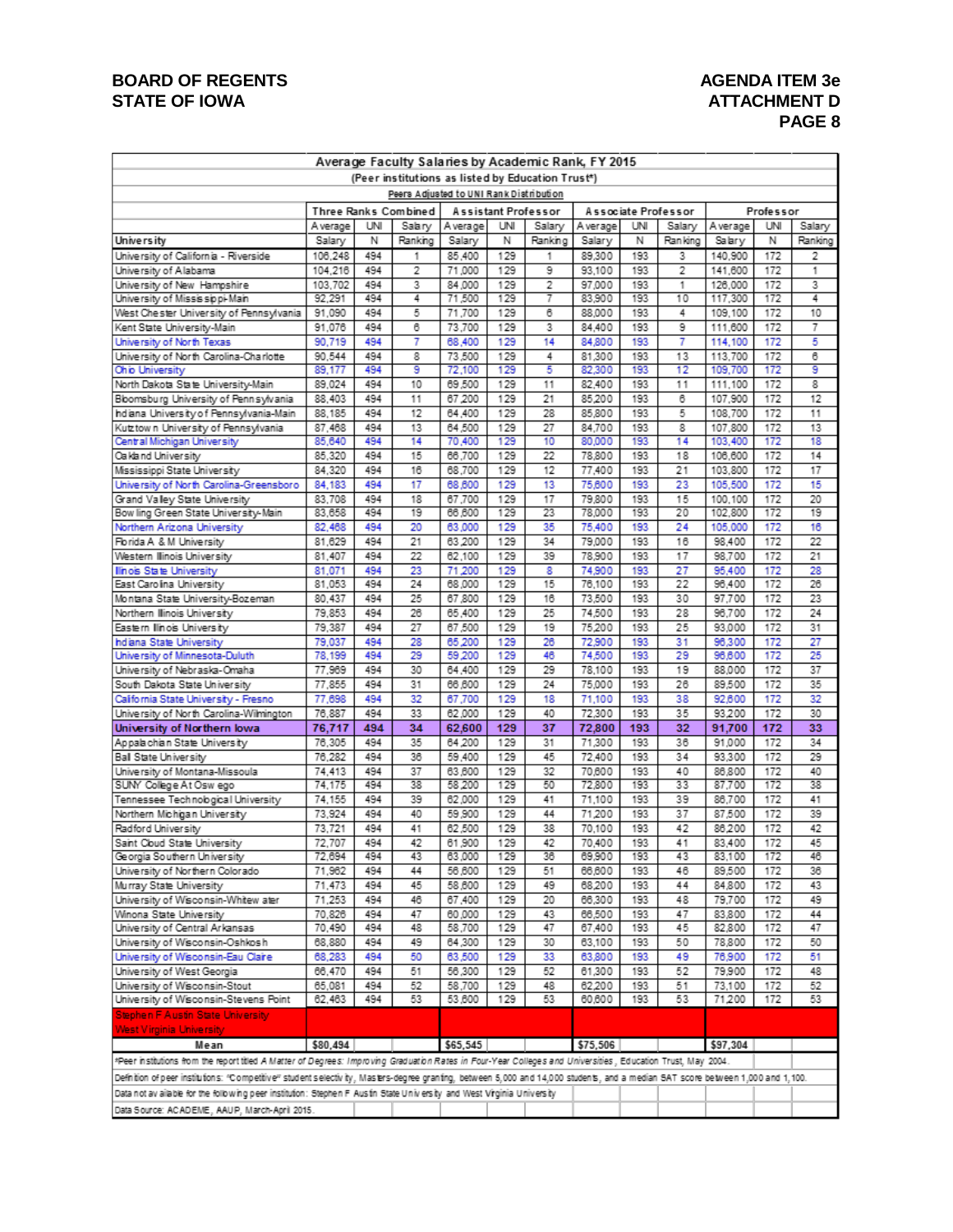# **UNIVERSITY OF IOWA FACULTY SALARY AS A PERCENT OF PEER AVERAGE FY 2015**



Percentiles by rank do not include the College of Dentistry. Peer averages are adjusted to Iowa rank distribution with the exception of the College of Law.

Source: Association of American Universities Data Exchange (AAUDE).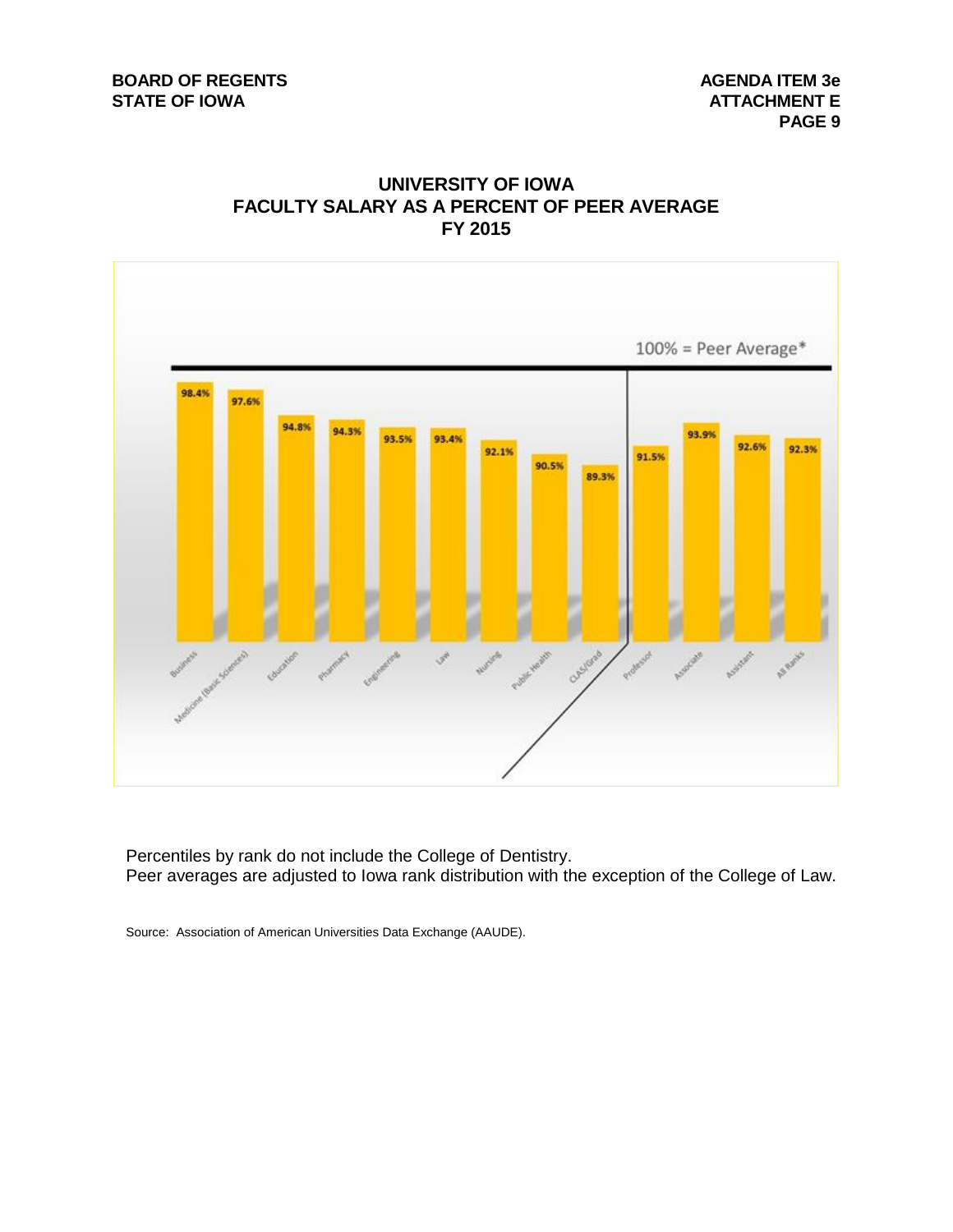

**IOWA STATE UNIVERSITY** Faculty Salary as a Percent of Peer Average - FY 2015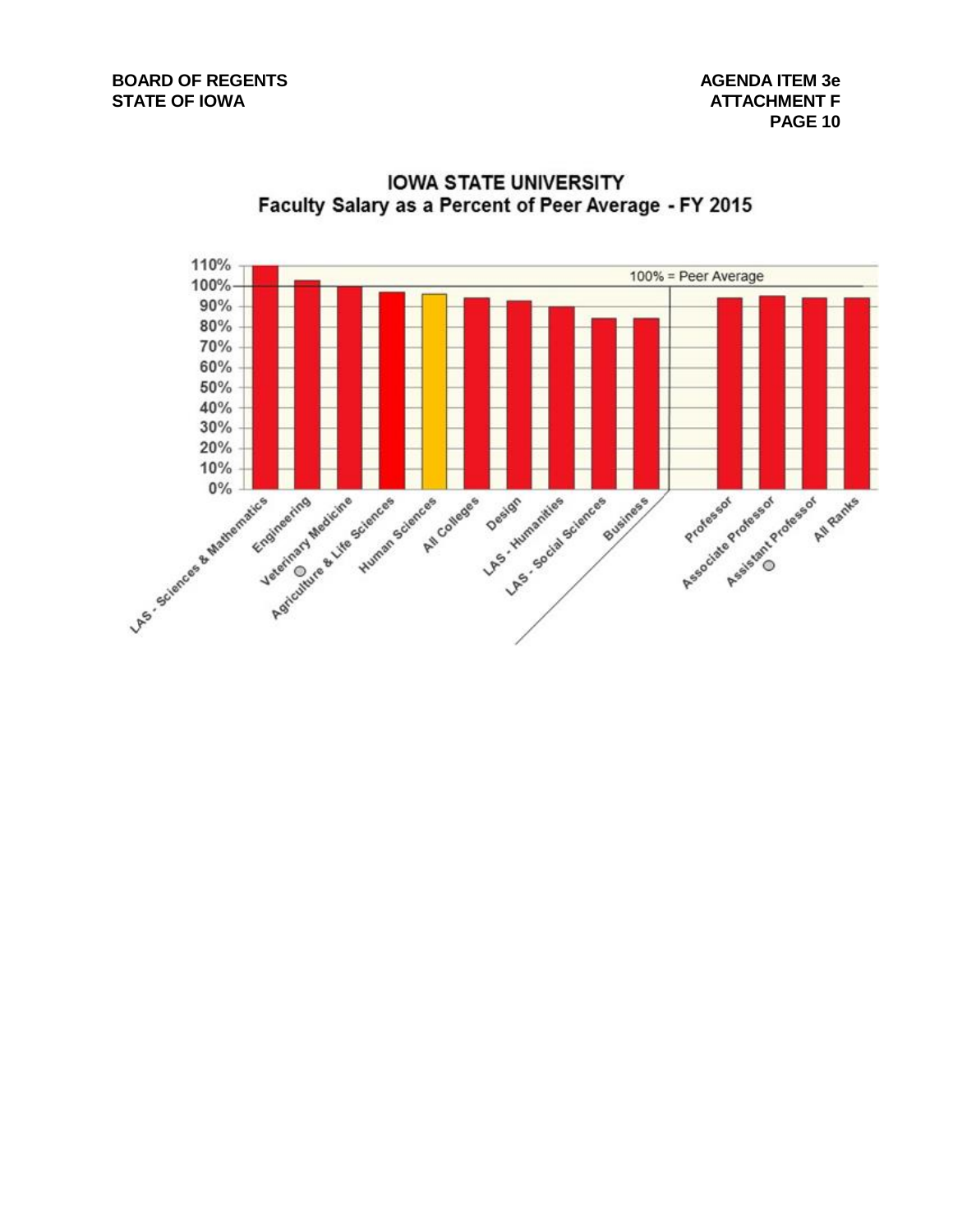# **BOARD OF REGENTS AGENUS AGENDA ITEM 3e** STATE OF IOWA **ATTACHMENT G**

| AVERAGE FACUL TY SALARY INCREASES IN PEER INSTITUTIONS                        | FY 2012 - FY 2016 |                  |                |                |                  |
|-------------------------------------------------------------------------------|-------------------|------------------|----------------|----------------|------------------|
| University of Iowa Peer Group                                                 | FY 2012           | FY 2013          | FY 2014        | FY 2015        | FY 2016          |
| Indiana University, Bloomington                                               | 1.50%             | 2.20%            | 2.50%          | 2.00%          | 2.00%            |
| Ohio State University, Main Campus                                            | 2.00%             | 3.00%            | 2.00%          | 2.00%          | 2.00%            |
| University of Arizona                                                         | 0.00%             | 0.00%            | 3.00%          | 0.00%          | 0.00%            |
| University of California, Los Angeles                                         | 4.78%             | 1.75%            | 3.50%          | 3.00%          | 1.50%            |
| University of Illinois, Urbana                                                | 4.40%             | 2.50%            | 2.75%          | 2.50%          | 0.00%            |
| University of Iowa                                                            | 3.13%             | 2.38%            | 2.10%          | 2.20%          | 2.00%            |
| University of Michigan, Ann Arbor                                             | n/a               | n/a              | n/a            | n/a            | n/a              |
| University of Minnesota, Twin Cities                                          | 0.00%             | 2.50%            | 2.50%          | 2.50%          | 2.00%            |
| University of North Carolina - Chapel Hill                                    | 0.00%             | 2.00%            | 1.00%          | n/a            | 0.00%            |
| University of Texas, Austin                                                   | 2.60%             | 2.19%            | n/a            | n/a            | na               |
| University of Wisconsin, Madison                                              | 0.00%             | 0.00%            | 1.00%          | 1.00%          | 0.00%            |
| Iowa State University Peer Group                                              | FY 2012           | FY 2013          | FY 2014        | FY 2015        | FY 2016          |
| <b>Iowa State University</b>                                                  | 2.30%             | 2.40%            | 3.20%          | 3.45%          | 1.26%            |
| Michigan State University                                                     | 2.00%             | 2.50%            | 2.75%          | n/a            | 2.00%            |
| North Carolina State University                                               | 0.00%             | 1.80%            | n/a            | $<1.0\%$ *     | 0.00%            |
| Ohio State University, Main Campus                                            | 2.00%             | 3.00%            | 2.00%          | 2.00%          | 2.00%            |
| Purdue Univesity, Main Campus                                                 | 2.00%             | 2.30%            | 1.00%          | n/a            | 3.80%            |
| Texas A&M                                                                     | 0.00%             | n/a              | n/a            | n/a            | n/a              |
| University of Arizona                                                         | 0.00%             | 0.00%            | 3.00%          | 0.00%          | 0.00%            |
| University of California, Davis                                               | 4.78%             | n/a              | n/a            | n/a            | n/a              |
| University of Illinois, Urbana                                                | 4.40%             | 2.50%            | 2.75%          | 2.50%          | 0.00%            |
| University of Minnesota, Twin Cities                                          | 0.00%             | 2.50%            | 2.50%          | 2.50%          | 2.00%            |
| University of Wisconsin, Madison                                              | 0.00%             | 0.00%            | 1.00%          | 1.00%          | 0.00%            |
|                                                                               |                   |                  |                |                |                  |
| University of Northern Iowa Peer Group<br>California State University, Fresno | FY 2012<br>n/a    | FY 2013<br>0.00% | FY 2014<br>n/a | FY 2015<br>n/a | FY 2016<br>0.00% |
| Central Michigan University                                                   | n/a               | 1.25%            | 1.50%          | 2.00%          | 2.40%            |
|                                                                               | 3.00%             | 0.00%            |                | 2.00%          | $n/a**$          |
| Illinois State University<br>Indiana State University, Terre Haute            | n/a               | n/a              | n/a<br>n/a     | 2.00%          | $n/a**$          |
|                                                                               | 3.50%             | 0.00%            |                | 3.00%          | 0.50%            |
| Northern Arizona Univesity                                                    | 3.90%             | 2.50%            | 5.00%          |                |                  |
| Ohio University, Athens                                                       |                   |                  | 2.00%          | n/a            | $n/a**$          |
| University of Minnsota, Duluth<br>University of North Carolina, Greensboro    | 2.00%<br>0.00%    | n/a              | n/a            | n/a            | 2.68%            |
|                                                                               |                   | 1.20%            | 0.00%          | n/a            | 2.19%            |
| University of North Texas                                                     | $0.00\%$          | 3.00%            | $0.00\%$       | 1.00%          | 2.00%            |
| University of Northern Iowa<br>University of Wisconsin, Eau Claire            | 2.90%             | 3.52%            | 2.00%<br>1.00% | 2.25%          | 2.50%            |
|                                                                               | 0.00%             | 0.00%            |                | 1.00%          | 0.00%            |
| *Faculty received \$1,000 flat amount                                         |                   |                  |                |                |                  |
| **n/a = No data available                                                     |                   |                  |                |                |                  |

FY 2012 and FY 2013 Increases for UNI-United Faculty were 2.25% on July 1 and 1.25% on January of each fiscal year which equate to 2.9% for the year, the 3.52% represents annualization of the increases.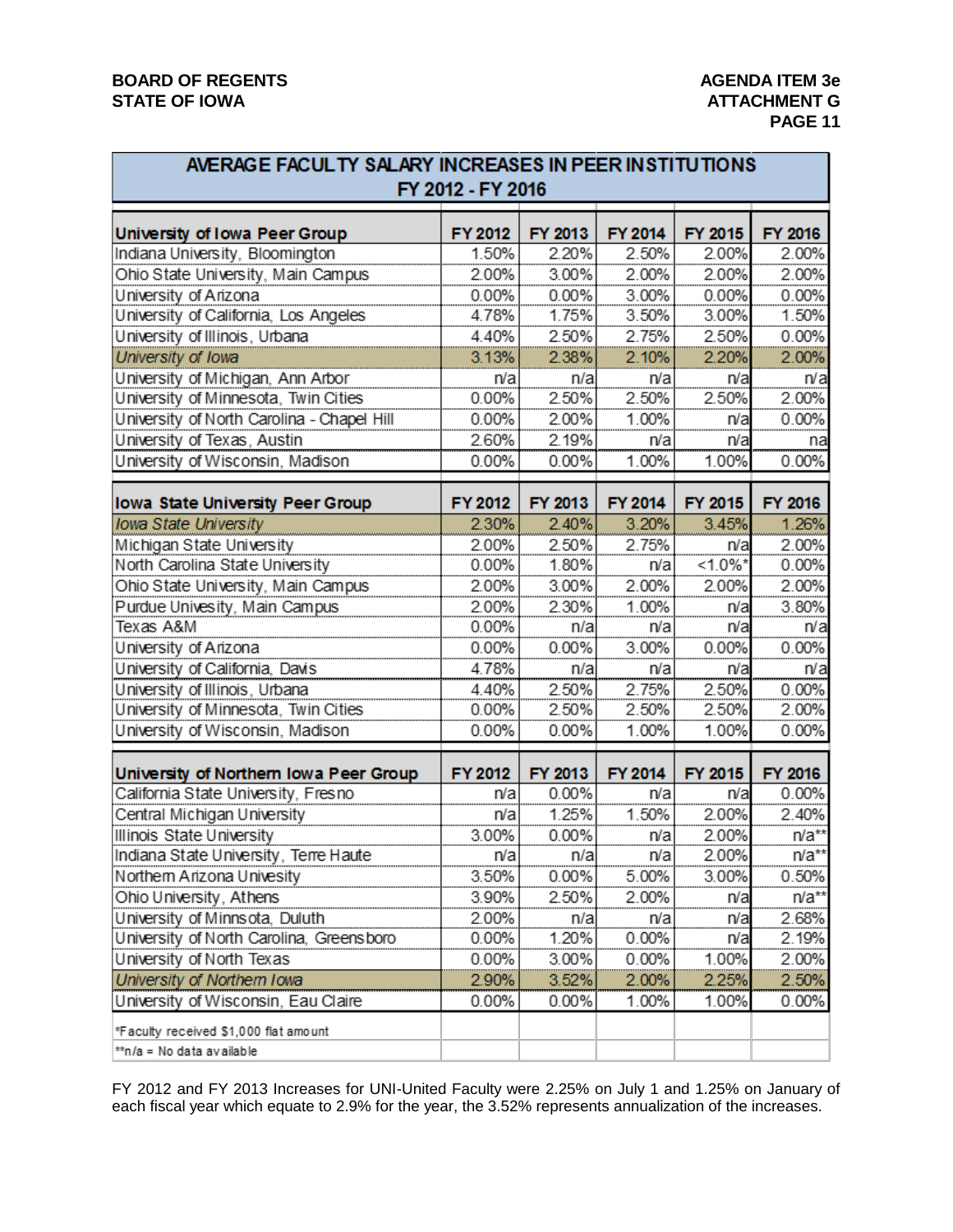# **BOARD OF REGENTS AGENDA ITEM 3e** STATE OF IOWA **ATTACHMENT H**

# **PAGE 12**

|                                                                                              | AVERAGE FACULTY SALARIES, 2014-2015<br>AVERAGE FACULTY TOTAL COMPEN SATION, 2014-2015 |                 |             |                                                                                 |                                   |
|----------------------------------------------------------------------------------------------|---------------------------------------------------------------------------------------|-----------------|-------------|---------------------------------------------------------------------------------|-----------------------------------|
| <b>Comparison Groups</b>                                                                     | Salary (all ranks)                                                                    | Salary          | % of Salary | Average Faculty Rank Average Benefits as Average Faculty Total<br>Compensation* | <b>Rank Total</b><br>Compensation |
| University of Iowa                                                                           |                                                                                       |                 |             |                                                                                 |                                   |
| University of California, Los Angeles                                                        | \$154,983                                                                             | 1               | 34.6%       | \$208,573                                                                       | 1                                 |
| University of Michigan, Ann Arbor                                                            | \$129,599                                                                             | 2               | 24.0%       | \$160,724                                                                       | 2                                 |
| University of Illinois, Urbana                                                               | \$119,548                                                                             |                 | 29.0%       | \$154,175                                                                       | $\overline{3}$                    |
| University of Tex as, Austin                                                                 | \$122,819                                                                             | $\frac{4}{3}$   | 19.9%       | \$147,301                                                                       |                                   |
| University of Minnesota, Twin Cities                                                         | \$108,531                                                                             | $\overline{9}$  | 34.9%       | \$146.355                                                                       | $\frac{4}{5}$                     |
| University of North Carolina, Chapel Hill                                                    | \$116, 175                                                                            | 5               | 25.9%       | \$146,317                                                                       | 6                                 |
| Ohio State University, Main Campus                                                           | \$113,612                                                                             | $6\overline{6}$ | 26.0%       | \$143, 146                                                                      | 7                                 |
| University of Wisconsin                                                                      | \$110,782                                                                             | $\overline{7}$  | 27.1%       | \$140,817                                                                       | 8                                 |
| Indiana University, Bloomington                                                              | \$110,539                                                                             | 8               | 25.3%       | \$138,528                                                                       |                                   |
| University of Iowa                                                                           | \$106,078                                                                             | 10              | 28.9%       | \$136,727                                                                       | $\frac{9}{10}$                    |
| University of Arizona                                                                        | \$99,700                                                                              | 11              | 28.7%       | \$128,312                                                                       | 11                                |
| lowa State University                                                                        |                                                                                       |                 |             |                                                                                 |                                   |
| University of California, Davis                                                              | \$124,555                                                                             |                 | 34.60%      | \$167,650                                                                       | 1                                 |
| University of Illinois, Urbana                                                               | \$119,548                                                                             | $\frac{1}{2}$   | 29.00%      | \$154,217                                                                       | 2                                 |
| University of Minnesota, Twin Cities                                                         | \$108,531                                                                             |                 | 34.90%      | \$146,408                                                                       | $\overline{3}$                    |
| Ohio State University, Main Campus                                                           | \$113,612                                                                             | $\frac{6}{3}$   | 26.00%      | \$143, 151                                                                      | $\overline{4}$                    |
| University of Wisconsin                                                                      | \$110,782                                                                             | $\overline{4}$  | 27.10%      | \$140,804                                                                       | 5                                 |
| Michigan State University                                                                    | \$106,005                                                                             | 8               | 32.00%      | \$139,927                                                                       | 6                                 |
| Purdue University, Main Campus                                                               | \$106,391                                                                             |                 | 27.90%      | \$136,074                                                                       | 7                                 |
| Iowa State University                                                                        | \$102,889                                                                             | $\frac{7}{9}$   | 32.20%      | \$136,019                                                                       | 8                                 |
| Texas A & M                                                                                  | \$109,732                                                                             | 5               | 20.10%      | \$131,788                                                                       | 9                                 |
| University of Arizona                                                                        | \$99,731                                                                              | 2               | 28.70%      | \$128,354                                                                       | 10                                |
| North Carolina State University                                                              | \$101,521                                                                             | 10              | 25.60%      | \$127,510                                                                       | 11                                |
| University of Northem Iowa**                                                                 |                                                                                       |                 |             |                                                                                 |                                   |
| Central Michigan University                                                                  | \$88,522                                                                              | 3               | 32.30%      | \$119,690                                                                       | 1                                 |
| Ohio University, Athens                                                                      | \$88,637                                                                              | 2               | 33.90%      | \$118,560                                                                       | 2                                 |
| University of North Texas                                                                    | \$93,037                                                                              | $\mathbf{1}$    | 18.50%      | \$109.484                                                                       | $\overline{3}$                    |
| California State University, Fresno                                                          | \$79,507                                                                              | 7               | 37.00%      | \$108,077                                                                       | $\overline{4}$                    |
| University of North Carolina, Greensboro                                                     | \$83,591                                                                              | 4               | 29.40%      | \$107,489                                                                       | 5                                 |
| Northern Ariz ona University                                                                 | \$81.650                                                                              | 5               | 31.10%      | \$106,731                                                                       | 6                                 |
| Illinois State University                                                                    | \$80,828                                                                              | 6               | 32.30%      | \$105,724                                                                       | 7                                 |
| University of Minnesota, Duluth                                                              | \$73,138                                                                              | 10              | 44.20%      | \$104,449                                                                       | $\overline{8}$                    |
| Indiana State University, Terre Haute                                                        | \$78,911                                                                              | 8               | 30.40%      | \$102,843                                                                       | 9                                 |
| University of Northern Iowa                                                                  | \$76,717                                                                              | 9               | 30.60%      | \$100,235                                                                       | 10                                |
| University of Wisconsin, Eau Claire                                                          | \$68,519                                                                              | 11              | 37.00%      | \$93,082                                                                        | 11                                |
| Source:                                                                                      |                                                                                       |                 |             |                                                                                 |                                   |
| SUI and ISU -- AAUP Faculty Compensation Survey acquired through AAU Data Exchange           |                                                                                       |                 |             |                                                                                 |                                   |
| UNI -- A cademe,Bulletin of the American Association University Professors, March-April 2015 |                                                                                       |                 |             |                                                                                 |                                   |
| *Total Compensation includes:                                                                |                                                                                       |                 |             |                                                                                 |                                   |
| Retirement Contributions                                                                     |                                                                                       |                 |             |                                                                                 |                                   |
| Medical Insurance<br>Disability Income Protection                                            |                                                                                       |                 |             |                                                                                 |                                   |
| Tuition for Faculty Dependents                                                               |                                                                                       |                 |             |                                                                                 |                                   |
| Dental Ins urance                                                                            |                                                                                       |                 |             |                                                                                 |                                   |
| Social Security                                                                              |                                                                                       |                 |             |                                                                                 |                                   |
| Unemployment Insurance<br>Group Life Insurance                                               |                                                                                       |                 |             |                                                                                 |                                   |
| Workers Compensation Premiums                                                                |                                                                                       |                 |             |                                                                                 |                                   |
| Other Benefits such as Moving Expenses                                                       |                                                                                       |                 |             |                                                                                 |                                   |
| **NDA FY-No date will be available for FY 2016 due to system transition                      |                                                                                       |                 |             |                                                                                 |                                   |

\*NDA FY- No date will be available for FY 2016 due to system transition